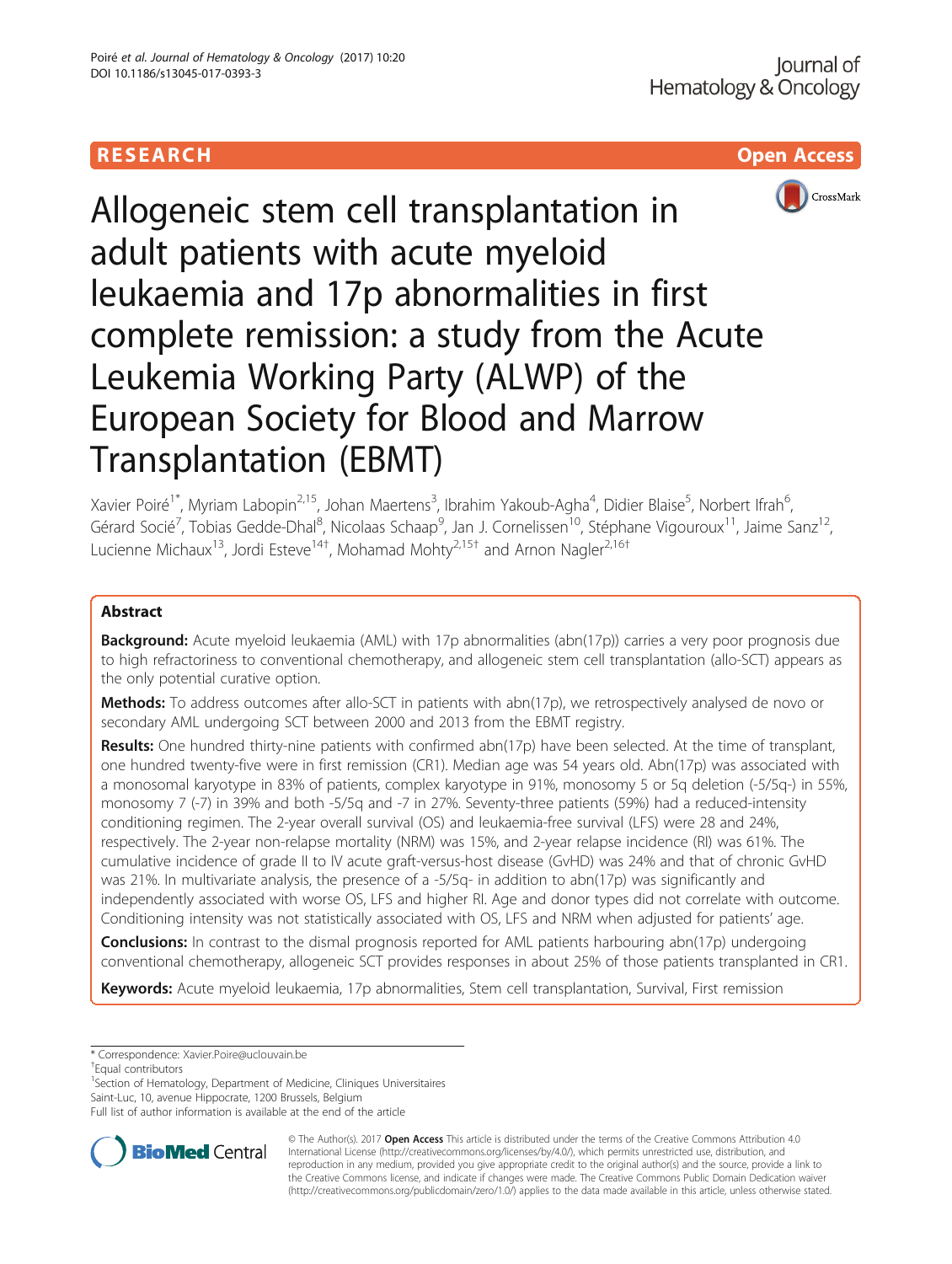# Background

Allogeneic stem cell transplantation (allo-SCT) is now a standard approach recommended for patients with highrisk acute myeloid leukaemia (AML) in remission [[1, 2](#page-8-0)]. High-risk AML is mainly defined by the presence of determined poor-risk cytogenetic abnormalities at diagnosis together with specific mutational events [\[3](#page-8-0)–[6](#page-8-0)]. In general, conventional post-remission high-dose chemotherapy is not capable to eradicate the initiating stem cell leukemic clone of high-risk AML, harbouring strong chemoresistance mechanisms [[7\]](#page-8-0), and only the potent graft-versus-leukaemia arising after allo-SCT may overcome the poor prognosis of these high-risk AML subtypes [\[8](#page-8-0)]. Indeed, several reports have confirmed the significant advantage of allo-SCT in high-risk AML, especially when performed early in the course of the disease [\[9](#page-8-0)–[11](#page-8-0)]. Among the heterogeneous group of high-risk AML, prognosis can be further stratified based on specific genetic abnormalities, and the potential benefit of allo-SCT differs between these diverse AML subtypes [[12](#page-8-0)–[16\]](#page-8-0). While, it is still questionable if distinct genetic abnormalities with a known worse outcome like complex karyotype (CK) and monosomal karyotype (MK) AML will get the same benefit from allo-SCT [[17](#page-8-0)].

TP53 is located in 17p13 chromosomal region and is one of the major tumour suppressor genes, often inactivated by deletion and/or mutation in many tumours [[18\]](#page-8-0). It has been described in 10 to 15% of AML patients, with an increased frequency in elderly patients and secondary AML [[19](#page-8-0)]. TP53 inactivation is associated in AML with a significantly lower response to intensive chemotherapy, translating into a poor outcome [[20\]](#page-8-0). Although TP53 mutations/deletions show a high correlation with complex karyotype in AML [[21](#page-8-0)–[23](#page-8-0)], TP53 mutations and/or loss have emerged as a strong and independent prognostic marker of very poor outcomes regardless of associated cytogenetic abnormalities [\[24, 25](#page-8-0)]. Thus, long-term disease control is observed in less than 5% of the patients harbouring the TP53 mutations with conventional chemotherapy [\[25, 26](#page-8-0)]. Molecular screening for TP53 mutations is not routinely performed, and loss or disruption of 17p13 (17p abnormalities, abn(17p)) is usually identified by FISH analysis [[27](#page-8-0)]. In this context, the potential capability of allo-SCT to overcome the dismal prognosis of abn(17p) AML is of great interest, scarcely explored until now. A first report from Mohr et al. described the outcome of 47 allografted patients and did not show a different outcome compared to non-transplanted patients, raising the hypothesis of a lack of sensitivity of this entity to the potential benefit of graft-versus-leukaemia effect [\[28](#page-8-0)]. This detrimental effect of abn(17p) on allo-SCT outcomes has been confirmed in another report with an event-free survival (EFS) of only 11% due to a very high incidence of relapse

[[17\]](#page-8-0). A recent report from Middeke et al. described 201 patients with abn(17p) AML transplanted during the past decade, showing an overall EFS of only 12%, with a slight better outcome among the 84 patients allografted in first complete remission (3-year EFS 18 vs 7%)  $p <$ 0.001) [\[29\]](#page-8-0). The purpose of the current study was to explore the potential role of early-phase allo-SCT in abn(17p) AML in the multicenter, registry context of EBMT, with the aim to identify specific subsets of patients who could benefit from the procedure.

# **Methods**

# Data collection and patient selection

The data on patients over 18 years of age with a diagnosis of de novo or secondary AML transplanted with a related or unrelated donor were available from the EBMT registry. The latter is a voluntary working group of more than 450 transplant centres reporting regularly on their transplant activity. Only patients having available cytogenetics and transplanted between 1 January 2000 and 31 December 2013 have been selected. Patients with second allo-SCT have been excluded as well as those receiving a haplo-identical transplantation. Audits are routinely performed to insure the quality of the reported data. All patients provided informed consent on the use of their data in retrospective studies. The Review Board of EBMT approved this study. We identified a dataset of 10,799 patients with 5495 patients displaying an abnormal karyotype. All cytogenetic abnormalities have been carefully reviewed by two physicians (Xavier Poiré and Lucienne Michaux). Most centres report conventional karyotype and a few report also FISH results. Cytogenetic results found in the registry are complete or often partial depending on the reporting center. Based on available data, we kept for further analysis only patients for whom data were sufficient to confirm the presence of abn(17p). Abn(17p) were defined as loss of 17p13 (TP53 locus) such as monosomy 17, deletion (17p), isochromosome  $17q$  (i(17q)), addition (17p) or other abnormalities that disrupt the 17p13 locus. Only one center reported a patient with TP53 mutation. Those selected patients have been further categorised as CK, MK, presence of monosomy 7, presence of loss of 5q and/or presence of a inversion of chromosome 3 (inv(3)). CK has been defined as the presence of 3 or more cytogenetic abnormalities. MK has been defined as two or more autosomal monosomies or one autosomal monosomy in combination with at least one structural chromosomal abnormality. A total of 139 patients from 78 centres met the criteria and have been selected for further analysis.

Myeloablative conditioning (MAC) has been defined as a regimen including total body irradiation (TBI) of more than 8 Gy or a busulfan dose of more than 10 mg/kg. Reducedintensity conditioning (RIC) includes intermediate doses of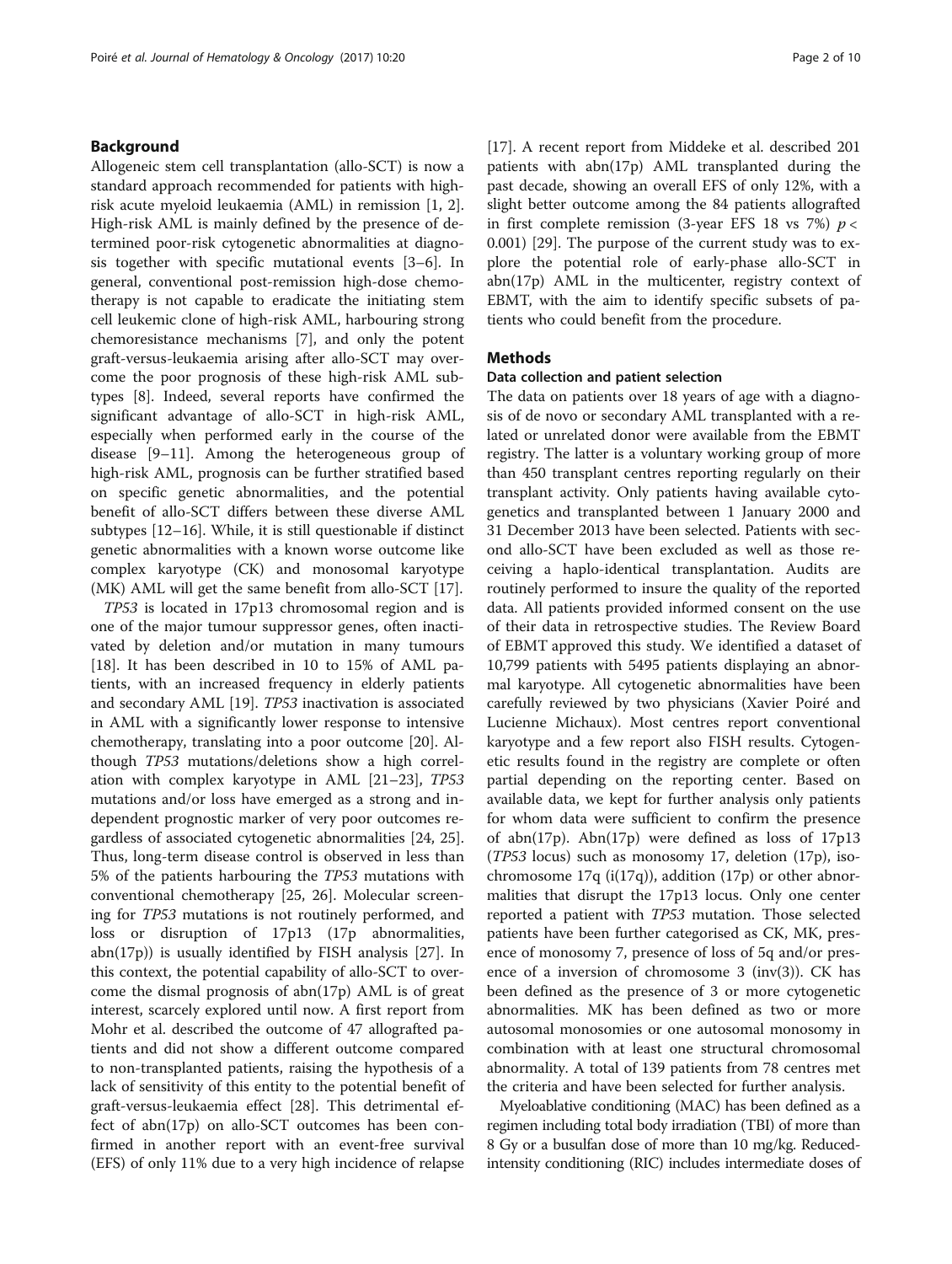alkylating agents such as 8–10 mg/kg busulfan, 80– 140 mg/m<sup>2</sup> melphalan, 600–1200 mg/m<sup>2</sup> cyclophosphamide or 5–10 mg/kg thiotepa, and/or low-dose TBI (<3 Gy). The following variables have been selected and included in the analysis: year of transplantation, age, gender, status at transplantation, time to diagnosis to complete remission, time to complete remission to allo-SCT, number of induction courses, type of conditioning regimen, in vivo T cell depletion, type of T cell depletion, cytomegalovirus (CMV) status of donor and recipient, donor type, source of stem cells, Karnofsky performance status at transplantation, engraftment, presence of acute and chronic graft-versushost disease (GvHD), grade of acute GvHD, presence of CK, MK, monosomy 7, loss of 5q and/or inv(3), cause of death. HLA typing was determined at 10 loci (A, B, C, DRB1, DQB1) by high-resolution techniques, although not all the centres report complete data on HLA. All unrelated donors were defined as HLA matched (10/10) or mismatched at 1 locus (9/10). Additional data have been collected on the therapy of relapsing patients when available. HLA data on cord blood (CB) were not captured in this study. Methods and definitions were similar to other studies performed by the Acute Leukemia Working Party of the EBMT [[30](#page-8-0)–[32](#page-8-0)].

### Statistical analysis and endpoint definitions

Endpoints included leukaemia-free survival (LFS), relapse incidence (RI), non-relapse mortality (NRM), overall survival (OS), acute and chronic GVHD and GVHD-free/relapse-free survival (GRFS). All outcomes were measured from the time of stem cell infusion. LFS was defined as survival without relapse; patients alive without relapse were censored at the time of last contact. OS was based on death from any cause. NRM was defined as death without previous relapse. GRFS was defined as survival without grade 3–4 acute GVHD, extensive chronic GVHD, relapse or death. Surviving patients were censored at the time of last contact. The probabilities of OS and LFS were calculated by the Kaplan-Meier test, and those of acute and chronic GVHD, NRM, and relapse by the cumulative incidence estimator to accommodate competing risks. Results are expressed with a 95% confidence interval (CI). For NRM, relapse was the competing risk, and for relapse, the competing risk was NRM. For acute and chronic GVHD, death without the event and relapse were the competing risks.

For all prognostic analyses, continuous variables were categorised and the median was used as a cut-off point. A Cox proportional hazards model was used for multivariate regression. Factors associated with a  $p$  value less than 0.05 by univariate analysis were included in the model. Results were expressed as hazard ratio (HR) with 95% confidence interval

All tests were two-sided. The type 1 error rate was fixed at 0.05 for determination of factors associated with time to event outcomes. Statistical analyses were performed with SPSS 19 (SPSS Inc./IBM, Armonk, NY) and R 3.0.1 (R Development Core Team, Vienna, Austria) software packages.

# Results

# Patients' characteristics

A total of 139 patients with abn(17p) have been identified. There were 125 patients transplanted in first complete remission (CR1), while only 14 patients were transplanted in second remission (CR2). Because of the small number of patients transplanted in CR2, further analysis has been focused on CR1 patients. A detailed table of the different abn(17p) is available as a Additional file [1:](#page-7-0) Table S1.

A total of 125 patients with abn(17p) transplanted in CR1 have been analysed in November 2015. The median follow-up of the cohort was 21 months (ranging 3– 146 months). The median age at transplantation was 54 years old (ranging 18–69 years old). The median year of transplantation was 2009 (ranging 2000–2013). The median time from diagnosis to CR1 was 57 days (ranging 18–170 days), and median time from CR1 to transplantation was 82 days (ranging 11–286 days). For 81 patients, we had information about the number of induction courses to reach CR1. Fifty-two had just one course, 27 had 2 and 3 needed 3 rounds of chemotherapy. Most patients were de novo AML (85%) and only 19 patients corresponded to secondary AML, seven of them arising from an antecedent myelodysplastic syndrome. The majority of patients were male (57%) and were transplanted with a Karnofsky performance status of more than 90% (70%). A sibling donor was used in 48% and an unrelated donor in 43% (10/10:  $N = 23$ (64%); 9/10:  $N = 13$  (33%), missing:  $N = 36$ ) whereas a cord blood was used in 10 patients. Source of stem cell was mostly peripheral blood (76%). CMV status was positive in 68% of the patients and also 68% of the donors. Fifty-one patients received a MAC and 74 patients a RIC. In patients less than 50 years old, only 14 patients (26.4%) received a RIC but this number increased up to 60 (83.3%) in patients over 50 years old  $(p < 10^{-5})$ . Most frequent MAC were the combination of cyclophosphamide and busulfan  $(N = 19)$  followed by the association of total body irradiation (TBI) with cyclophosphamide  $(N = 14)$ . Most RIC were fludarabine and TBI  $(N = 25)$ closely followed by fludarabine and busulfan  $(N = 24)$ . Seven patients received the sequential FLAMSA-RIC approach [\[33\]](#page-8-0). In vivo T cell depletion has been used in 64 patients. Among those, 47 patients received antithymocyte globulin (ATG) and 17 patients alemtuzumab. Regarding associated cytogenetic categories, most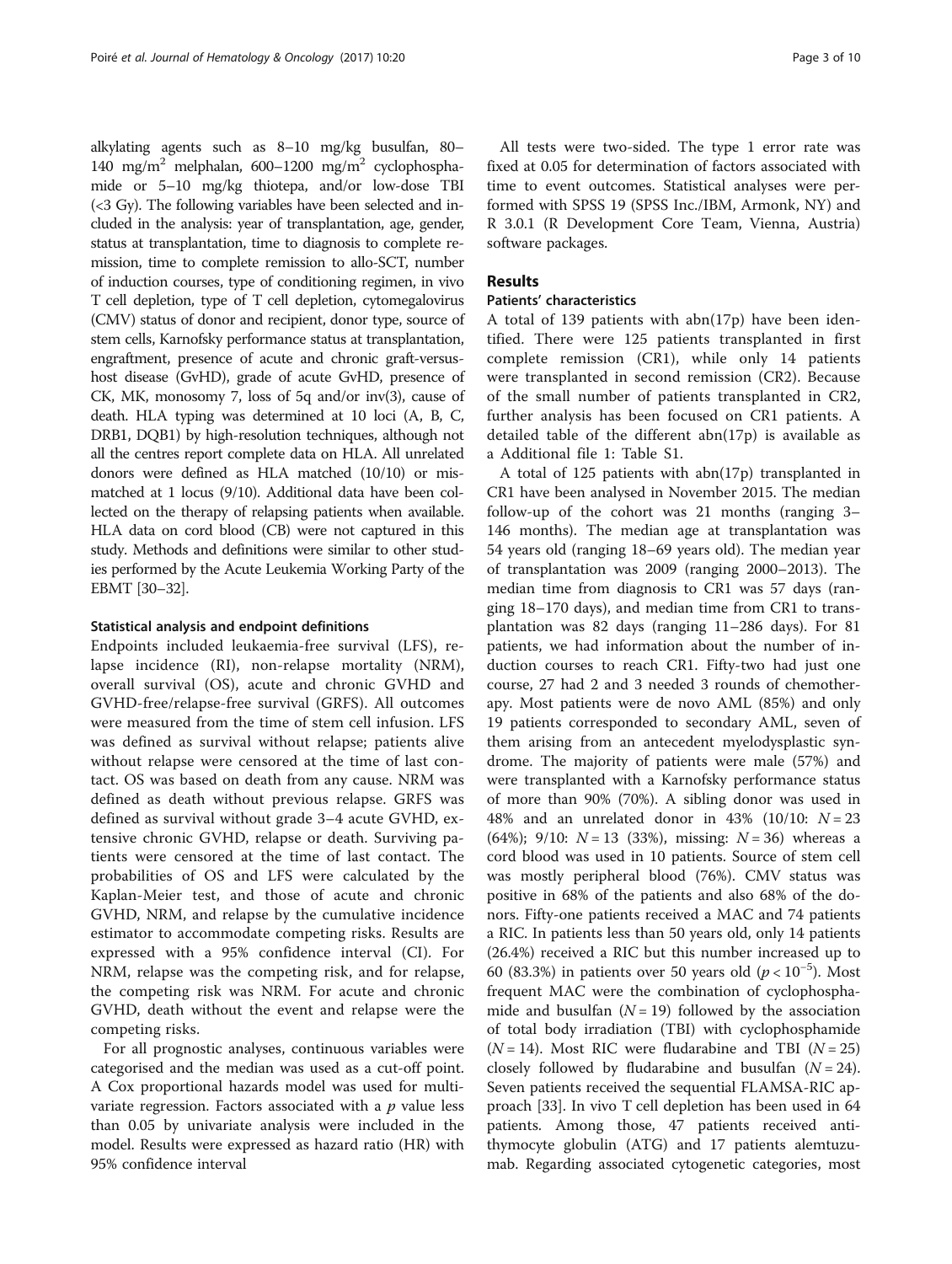patients carried also a CK ( $N = 98$ ) or a MK ( $N = 86$ ). An inv(3) was present in only 3 patients. Monosomy  $7$  (-7) was seen in 41 patients and a monosomy 5 or a loss of 5q (-5/5q-) in 58 patients. Both -7 and -5/5q- were present together in 28 patients. Table 1 summarises the patients' characteristics.

**Table 1** Patients' characteristics  $(N = 125)$ 

| Median age at SCT (range)                  | 53.6 years old (18-69) |  |  |
|--------------------------------------------|------------------------|--|--|
| Median follow-up (range)                   | 21 months (3.3-146)    |  |  |
| Interval between diagnosis and CR1 (range) | 56.5 days (18-170)     |  |  |
| Intervals from CR1 to SCT (range)          | 81.5 days (11-286)     |  |  |
| Median year of SCT                         | 2009 (2000–2013)       |  |  |
| Secondary AML, N (%)                       | 19 (15.2%)             |  |  |
| CMV+ patient, N (%)                        | 84 (68.3%)             |  |  |
| CMV+ donor, N (%)                          | 65 (68.3%)             |  |  |
| Karnofsky >90% at SCT, N (%)               | 83 (70.3%)             |  |  |
| Gender, N (%)                              |                        |  |  |
| Male                                       | 71 (57%)               |  |  |
| Female                                     | 54 (43%)               |  |  |
| Donor type, N (%)                          |                        |  |  |
| Sibling                                    | 60 (48%)               |  |  |
| Unrelated                                  | 54 (43.2%)             |  |  |
| Cord blood                                 | 10 (8%)                |  |  |
| Source of SC, N (%)                        |                        |  |  |
| <b>BM</b>                                  | 19 (15.2%)             |  |  |
| PB                                         | 95 (76%)               |  |  |
| CB                                         | 10 (8%)                |  |  |
| Conditioning regimen, N (%)                |                        |  |  |
| <b>MAC</b>                                 | 51 (41%)               |  |  |
| <b>RIC</b>                                 | 73 (59%)               |  |  |
| In vivo T cell depletion, N (%)            | 64 (51%)               |  |  |
| <b>ATG</b>                                 | 47 (38%)               |  |  |
| Alemtuzumab                                | 17 (14%)               |  |  |
| Monosomal karyotype, N (%)                 | 86 (82.7%)             |  |  |
| Missing, N                                 | 21                     |  |  |
| Complex karyotype, N (%)                   | 98 (90.7%)             |  |  |
| Missing, N                                 | 17                     |  |  |
| Inv(3), N (%)                              | $3(2.9\%)$             |  |  |
| Missing, N                                 | 20                     |  |  |
| $-7, N (%)$                                | 41 (39%)               |  |  |
| Missing, N                                 | 20                     |  |  |
| $-5/5q$ , $N$ (%)                          | 58 (55.2%)             |  |  |
| Missing, N                                 | 20                     |  |  |
| Both -7 and -5/5q-, N (%)                  | 28 (26.9%)             |  |  |

Abbreviations; N number, CR1 first complete remission, SCT stem cell transplantation, AML acute myeloid leukaemia, CMV cytomegalovirus, BM bone marrow, PB peripheral blood, CB cord blood, MAC myeloablative conditioning. RIC reduced-intensity conditioning, ATG anti-thymocyte globulin

# Engraftment and graft-versus-host disease

Engraftment was successful in 117 patients (94%). Six patients showed a graft failure and 1 patient lost his graft. The cumulative incidence of grade II to IV acute GvHD was 24%. The 2-year cumulative incidence of chronic GvHD was only 21% [95% CI 14.2–29.5] (Fig. 1). This low incidence is explained because many patients relapsed before developing chronic GvHD. A Cox proportional hazards model including age, donor type, use of ATG during the conditioning regimen, source of stem cells and conditioning intensity has been performed for cGvHD (Table [2](#page-4-0)). Only the use of ATG during the conditioning regimen was significantly associated with less chronic GvHD (HR 0.33, 95% CI 0.11–0.97;  $p = 0.04$ ), whereas donor other than an HLA-matched sibling showed just a trend towards more chronic GvHD  $(p = 0.07)$ .

## Non-relapse mortality and relapse incidence

The 2-year cumulative incidence of NRM was 15% [95% CI 8.9–21.8] as illustrated in Fig. [2a.](#page-4-0) None of the analysed variables (i.e. conditioning intensity, in vivo T cell depletion, use of ATG, age, donor or patient gender, female donor to male recipient, Karnofsky performance status, donor type, number of induction course, CK, MK,  $-7$ ,  $-5/5q$ - or both  $-7$  and  $-5/5q$ -) were significantly associated with NRM neither in univariate analysis nor in multivariate analysis.

Seventy-six patients relapsed at a median interval of 4 months from allo-SCT (range 0.2–92.8 months) translating into a 2-year cumulative incidence of relapse of 61.3% [95% CI 51.5–69.7] as illustrated in Fig. [2b.](#page-4-0) The 2 factors significantly associated with a higher RI were conditioning intensity and presence of -5/5q-. On the

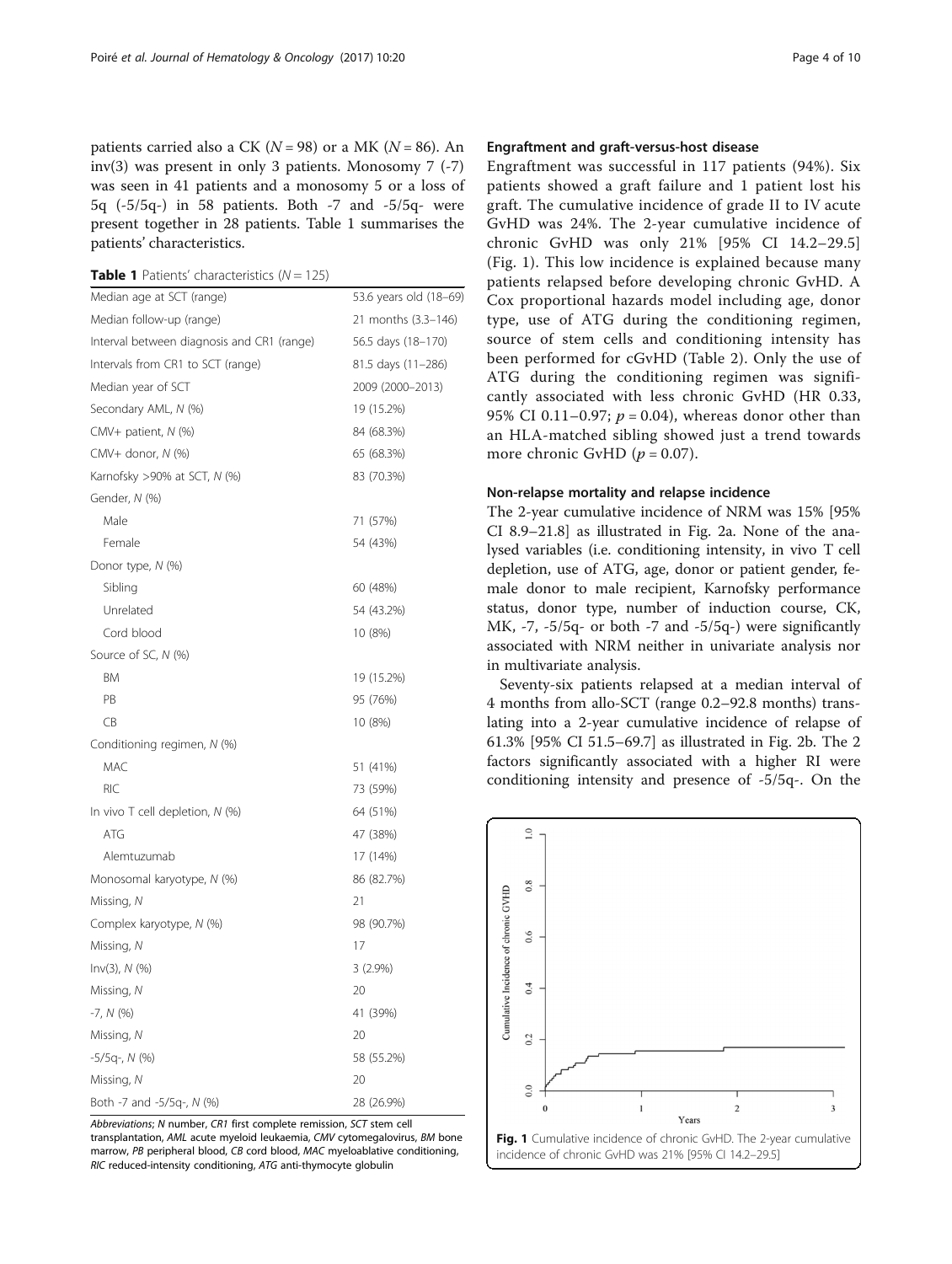<span id="page-4-0"></span>Table 2 Multivariate analysis using a Cox proportional hazards model,  $N = 96$ . Chronic GvHD

|                         | D    | <b>HR</b> | 95% CI |      |
|-------------------------|------|-----------|--------|------|
| Age $\geq 50$ years old | 0.41 | 1.51      | 0.56   | 4.06 |
| Donor other than MSD    | 0.07 | 2.39      | 0.92   | 6.2  |
| ATG vs No               | 0.04 | 0.33      | 0.11   | 0.97 |
| PB vs BM                | 0.89 | 0.92      | 0.31   | 2.71 |
| RIC vs MAC              | 0.12 | 234       | 0.8    | 6.86 |

Abbreviations: MSD matched sibling donor, ATG anti-thymocyte globulins, PB peripheral blood, BM bone marrow, RIC reduced-intensity conditioning, MAC myeloablative conditioning, HR hazard ratio, CI confidence interval

contrary, in vivo T cell depletion was not associated with higher relapse rate. The relapse incidence was 53% [95% CI 37–66.2] after a MAC and 68% [95% CI 55.2–78.2] when a RIC was used ( $p = 0.01$ ). The presence of -5/5qwas associated with a significant higher RI (70% [95% CI



55.4–80.9]) compared to patients without -5/5q- (51% [95% CI 35.4–65.4],  $p = 0.03$ ). Patients' age above 50 years old and MK showed only a trend towards a higher RI (p  $= 0.06$  and  $p = 0.05$ , respectively). The number of induction courses to reach CR1 did not impact on relapse rate. In multivariate analysis, only the presence of -5/5qkept its significant impact on RI ( $p = 0.03$ ) while conditioning intensity, age and MK did not show a significant impact on relapse risk (Table 3). Among the 56 relapsed patients with available information, 16 patients received donor leukocyte infusion (DLI). Thirteen of them received a second allo-SCT thereafter and 2 additional patients received a second allo-SCT as the only cell-based therapy for relapse. The 2-year probabilities of OS were 8.4% after DLI [95% CI 0–24.1] and 20% after second allo-SCT [95% CI 0–55.1].

# Survival

The 2-year probability of OS was 28% [95% CI 19.7– 37.1] (Fig. [3a](#page-5-0)). In univariate analysis, factors significantly associated with a worse OS were RIC, older age, MK and presence of -5/5q-. Monosomy 7 showed only a trend towards a decreased OS ( $p = 0.06$  and  $p = 0.08$ , respectively). Thus, the 2-year probability of OS was 40% [95% CI 25–55] after a MAC and 21% after a RIC [95% CI 10–31] ( $p < 0.005$ ). Patients above 50 years old had a worse OS (22%, [95% CI 12–36]) than younger patients (39%, [95% CI 23–54],  $p < 0.005$ ). Given the strong interaction between use of RIC and older age, as previously described, conditioning intensity did not show any impact on OS when adjusted for age. Concerning associated cytogenetic categories, patients harbouring a MK had a decreased 2-year OS (19%, [95% CI 17–36]) compared to patients without this cytogenetic abnormality

Table 3 Multivariate analysis using a Cox proportional hazards model,  $N = 90$ . Only variables with  $p < 0.05$  in univariate analysis. LFS, OS and RI

|      |                         | р    | <b>HR</b> | 95% CI |      |
|------|-------------------------|------|-----------|--------|------|
| l FS | Age $\geq$ 50 years old | 0.48 | 1.23      | 0.69   | 2.20 |
|      | RIC vs MAC              | 0.13 | 1.54      | 0.89   | 2.68 |
|      | МK                      | 0.21 | 1.57      | 0.77   | 3.19 |
|      | Monosomy 5q             | 0.02 | 1.83      | 1.09   | 3.07 |
| OS.  | Age ≥50 years old       | 0.35 | 1.37      | 0.71   | 2.64 |
|      | RIC vs MAC              | 0.07 | 1.75      | 0.95   | 3.24 |
|      | МK                      | 0.14 | 1.79      | 0.82   | 3.91 |
|      | Monosomy 5q             | 0.01 | 2.02      | 1.18   | 3.47 |
| RI   | Age ≥50 years old       | 0.54 | 1.21      | 0.65   | 2.25 |
|      | RIC vs MAC              | 0.13 | 1.58      | 0.87   | 2.88 |
|      | Monosomy 5q             | 0.03 | 1.84      | 1.06   | 3.19 |

Abbreviations: N number, LFS leukaemia-free survival, OS overall survival, RI relapse incidence, HR hazard ratio, CI confidence interval, MAC myeloablative conditioning, RIC reduced-intensity conditioning, MK monosomal karyotype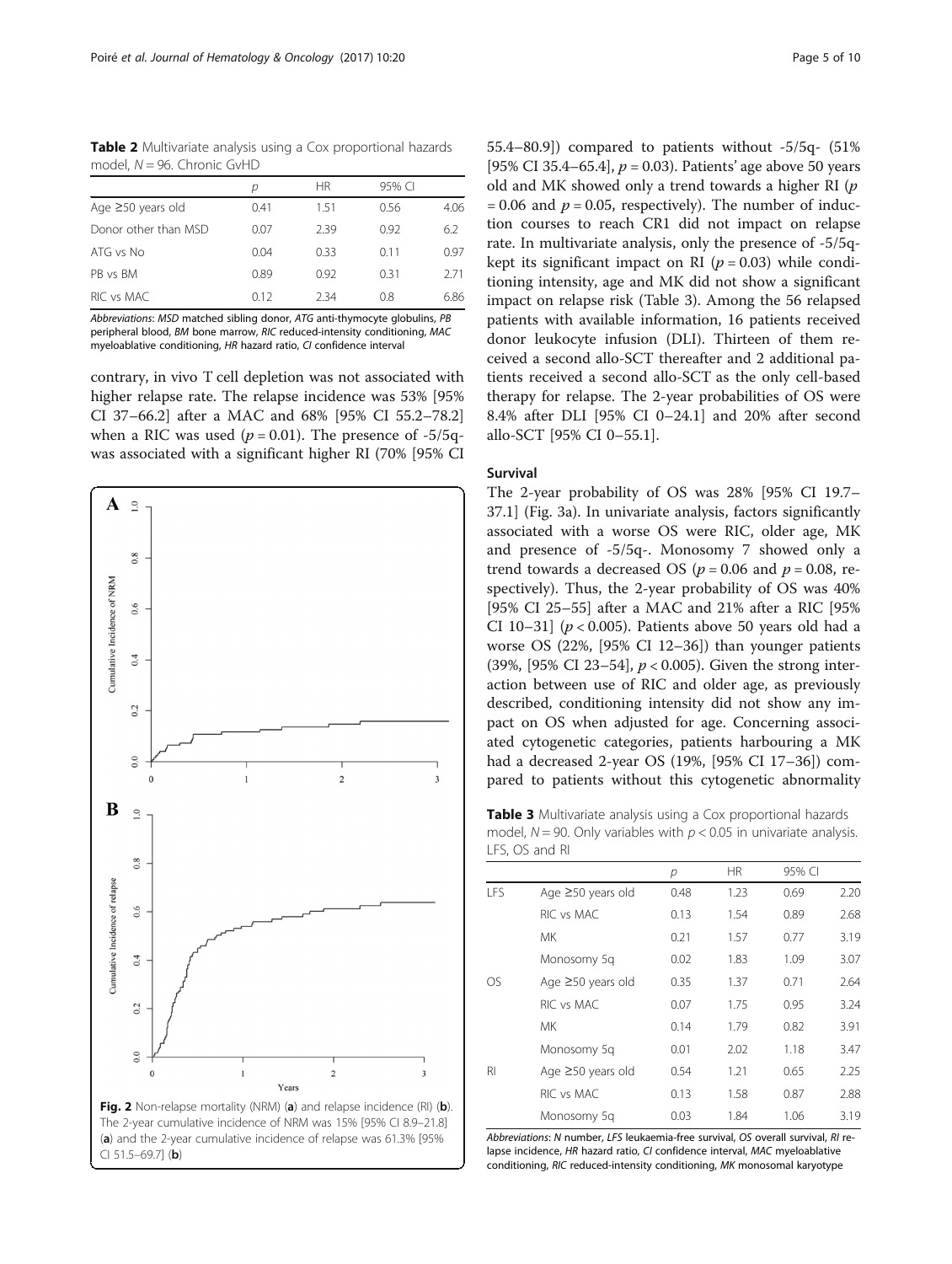<span id="page-5-0"></span>

(58%, [95% CI 34–82],  $p = 0.005$ ) as well as patient with concomitant -5/5q- (12%, [95% CI 2–22] vs 44%, [95% CI 28–59],  $p < 0.005$ ). Taking together -7 and -5/5q- status, absence of -5/5q- was associated to a better outcome (2-year OS 47% [95% CI 30–65] and 31% [95% CI 0–63] in patients without and with concomitant -7, respectively) compared to the subset of patients harbouring -5/5q- (2-year OS 16% [95% CI 1–31] and 10% [95% CI 0–22], according to simultaneous -7 or not, respectively) (Fig. 4a). Thus, in multivariate analysis, the presence of -5/5q- was significantly associated with a decreased OS (HR 2.02; 95% CI 1.2-3.5,  $p = 0.01$ ), whereas RIC was associated with a trend towards a worse OS ( $p = 0.07$ ) (Table [3\)](#page-4-0). Causes of death were disease related in 63 patients, infections in 13, GvHD in 11, haemorrhage in 1 and others in 2 patients.

The 2-year probability of LFS was 24% [95% CI 15.7–31.9] as illustrated in Fig. 3b. In univariate



analysis, decreased LFS was significantly associated with RIC (2-year LFS of 20% [95% CI 8–29] and 30% [95% CI 16–44] after RIC and MAC allo-SCT, respectively,  $p = 0.01$ ), age above 50 years old (2-year LFS: 20% [95% CI 10–30] vs 29% [95% CI 15–43], p < 0.005), MK (2-year LFS 17% [95% CI 8–25] vs 49% [95% CI 25–72],  $p = 0.02$ ), and presence of -5/5q-). The deleterious impact of 5q loss was independent of presence of additional -7, with a 2-year LFS of 11% [95% CI 0–23] (-5/5q- without -7) and 13% [95% CI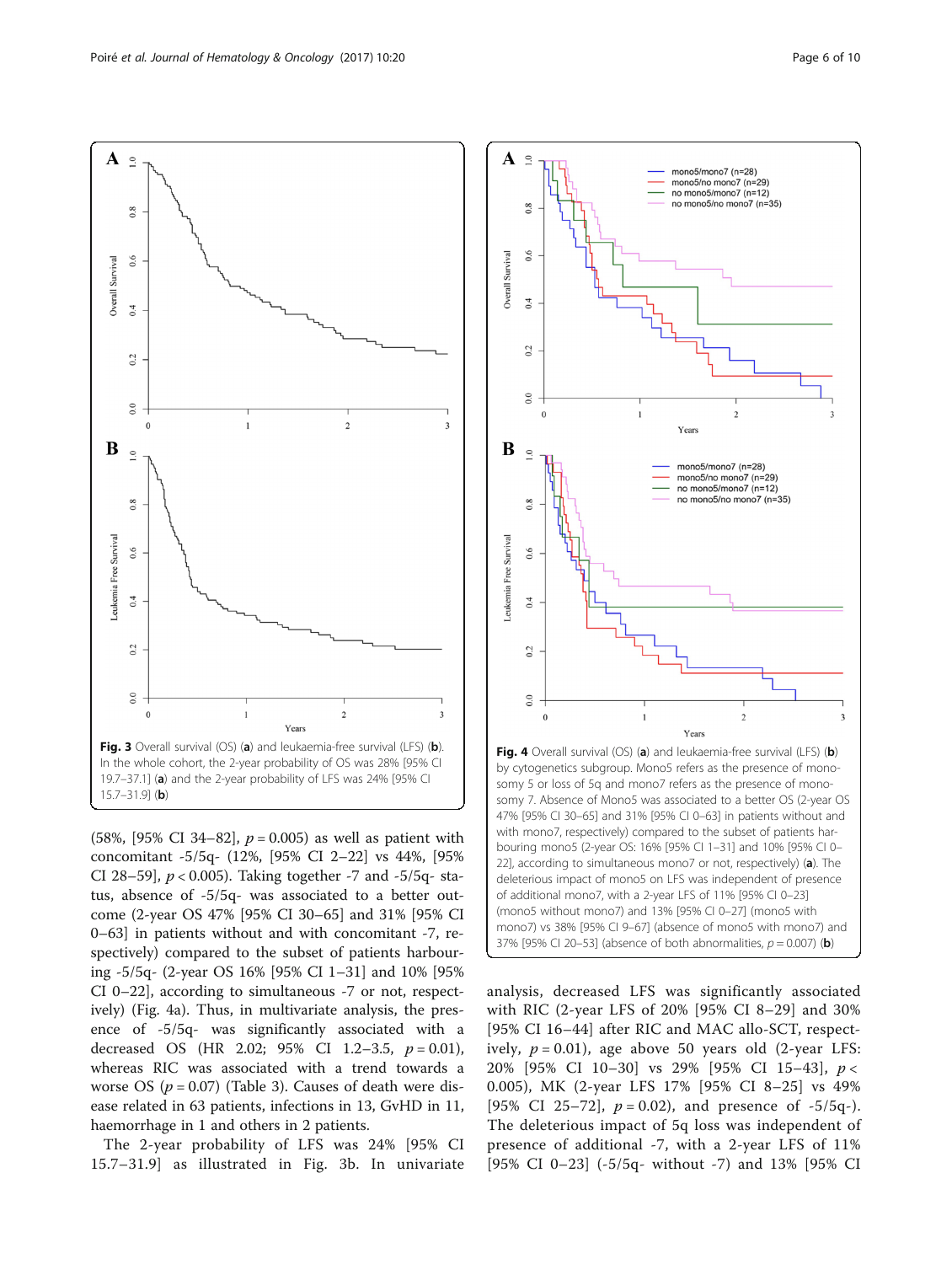0–27] (-5/5q- with -7) vs 38% [95% CI 9–67] (absence of -5/5q- with -7) and 37% [95% CI 20–53] (absence of both abnormalities,  $p = 0.007$ ; Fig. [4b](#page-5-0)). In vivo T cell depletion and the use of ATG were not significantly associated with worse LFS. In multivariate analysis, only the presence of -5/5q- remained significantly associated with a decreased LFS ( $p = 0.02$ ) (Table [3](#page-4-0)).

The presence of chronic GvHD was associated with significantly decreased risk of RI, but resulted in higher NRM, and worse OS and LFS  $(p < 0.005)$  (Table 4). The 2-year probability of GvHD and relapse-free survival (GRFS) was 16% [95% CI 9–23]. Among the 10 patients transplanted with CB, we found similar 2-year OS and LFS of 27% [95% CI 0–56] and 27% [95% CI 2–58], respectively. No significant differences were found with the other patients ( $p = 0.95$  and  $p = 0.81$ , respectively). In this small cohort, four out of them showed the combination of abn( $17p$ ) and  $-5/5q$ .

# **Discussion**

P53 loss of function resulting from chromosomal losses of 17p region and TP53 gene mutations result in marked chemorefractoriness and very poor prognosis, with virtually incurability for most patients treated with conventional AML chemotherapy [\[24](#page-8-0), [25, 28, 29](#page-8-0)]. The present study focused on the capability of allo-SCT to circumvent this dismal prognosis. In patients allografted in CR1, LFS at 2 years was 24%, suggesting the potential curability of a proportion of these patients with this approach, and the existence of a potent graft-versustumour effect capable to sustain response. Our cohort might correspond to a highly selected patient population, with some degree of chemosensitivity sufficient to achieve an initial response, and is therefore not representative of the whole  $abn(17p)$  AML. However, these results confirm the role of allo-SCT as a reasonable option for the subset of patients achieving sufficient cytoreduction at the time of transplantation. Abn(17p) are highly represented in overlapping cytogenetically very high-risk AML, such as MK and CK, and might participate in the underlying mechanisms responsible of the their refractoriness to standard intensive AML therapy.

**Table 4** Multivariate analysis using a Cox proportional hazards model. Impact of cGvHD on outcomes (time-dependant variable)

|                 | D           | HR.  | 95% CI |      |
|-----------------|-------------|------|--------|------|
| $R_{\parallel}$ | $< 10^{-4}$ | 0.76 | 0.69   | 0.85 |
| <b>NRM</b>      | $< 10^{-4}$ | 2.92 | 2.62   | 3.25 |
| LFS             | $< 10^{-4}$ | 1.45 | 1.35   | 1.56 |
| <b>OS</b>       | $< 10^{-4}$ | 1.25 | 1.17   | 1.35 |

Abbreviations: N number, LFS leukaemia-free survival, OS overall survival, RI relapse incidence, NRM non-relapse mortality, HR hazard ratio, CI confidence interval

Nonetheless, the study provides evidences of the urgent unmet need to develop novel strategies for these patients. Different transplant modalities, concerning donor source or conditioning regimen, did not have a major impact on transplant outcome in our study, and future improvement attempts must explore pre- and posttransplant interventions, together with innovative modifications of allo-SCT conditioning regimen.

Our results are quite comparable to those reported by Middeke et al. [[29\]](#page-8-0). The 2-year LFS and OS of 24 and 28%, respectively, in our cohort are more favourable compared to the previous retrospective study from Mohr et al., based on 47 transplanted patients, which did not show any advantage compared to conventional therapy, with a 4-year probability of survival for the entire cohort of only 4% [[28\]](#page-8-0). Relapse was the main cause of treatment failure, achieving 70% at 2 years after RIC conditioning, and these relapses occurred at a median interval from transplant of 4 months, indicating the need of implementing early interventions in the post-transplant period to prevent relapse. Notably, the current results in patients with AML harbouring abn(17p) are similar to those observed with MK and CK AML. In those studies, an independent effect of abn(17p) has not been found [[13](#page-8-0)–[15](#page-8-0)]. In fact, genomic losses of 17p, together with losses of 5q and 7q, and gains 11q and 8q, are the most frequent cytogenetic abnormalities described in CK [\[34](#page-9-0)]. Nevertheless, our study cohort represents a more homogeneous population than the one addressed in the studies evaluating MK and CK AML. On the other hand, we were not able to find a significant effect of the presence of MK, probably because 83% of patients displayed MK at diagnosis.

NRM was only 17%, probably reflecting the positive selection effect in this population, enriched with responsive patients to previous chemotherapy. In fact, these 139 patients represent only 1.3% of 10,799 patients with an available karyotype in the EBMT database, a lower proportion than the expected rate of 5–10% in general AML population [\[19\]](#page-8-0). These 1.3% of patients refer only to the proportion of abn(17p) AML patients who were in remission and fit enough to survive until the transplantation procedure. Lower intensity conditioning regimens were associated to a higher relapse risk, up to 70%, in the univariate analysis, an association not confirmed in the multivariate analysis adjusted for other variable such as concomitant presence of 5q loss and age. Nonetheless, the effect of different regimens aimed to enhance antitumour effect without increasing toxicity must also be explored in the next future.

Presence of chronic GvHD, analysed as timedependant variable, was independently associated with a lower relapse risk (HR 0.76), supporting the existence of a genuine and potent graft-versus-leukaemia. This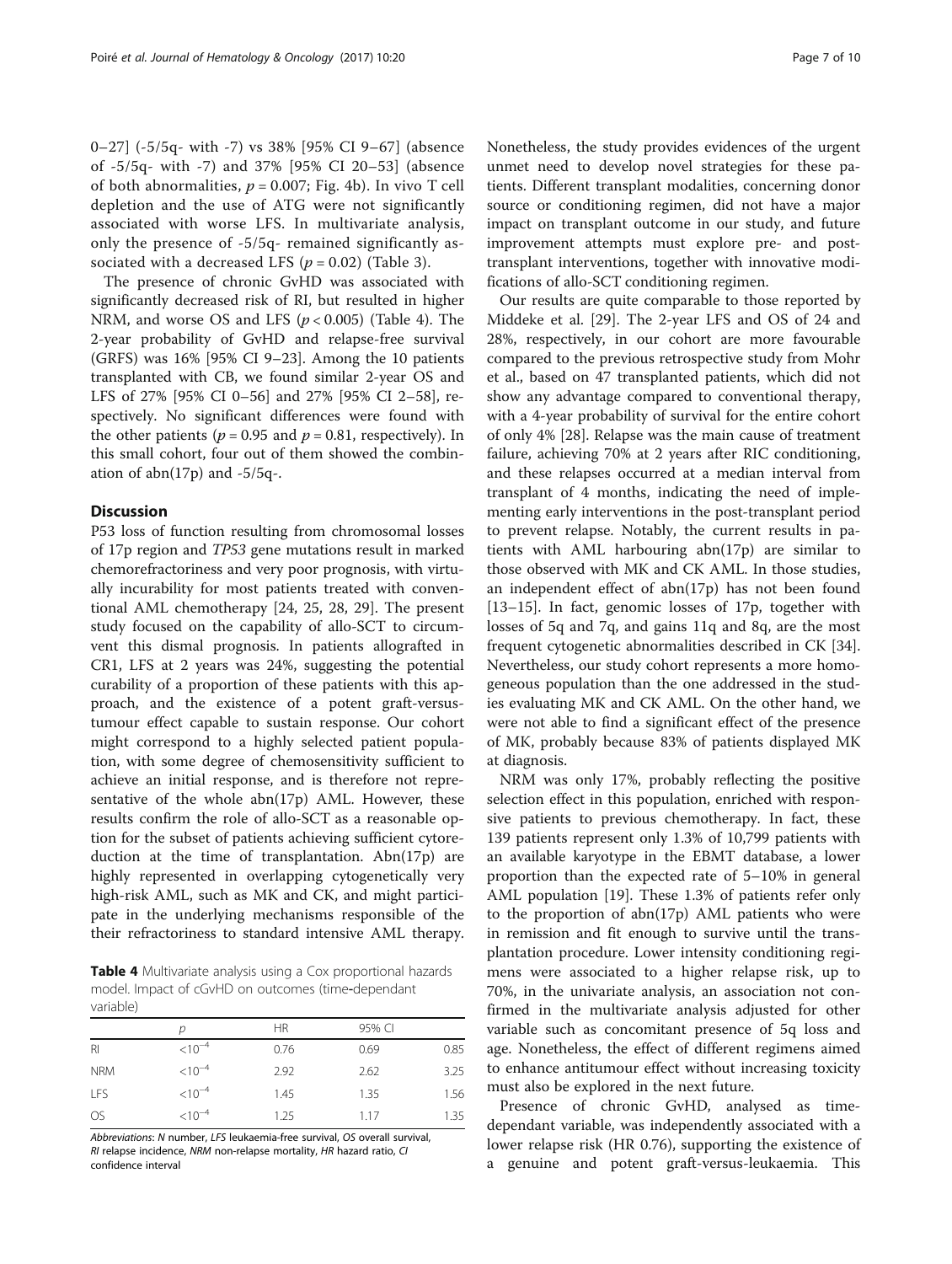<span id="page-7-0"></span>antitumour effect of chronic GvHD, nonetheless, did not result in a neat benefit due to its association to a higher NRM translating into worse OS and LFS. Recognition of a potential graft-versus-leukaemia effect in abn(17p) AML would give the basis to develop strategies aimed to harness this alloimmune effect in the early posttransplant period, such as early withdrawal of immunosuppression or administration of prophylactic donor leukocyte infusion [[35](#page-9-0), [36\]](#page-9-0). Post-transplant administration azacytidine might contribute to stimulate the antitumour donor graft effect by enhancing the expression of tumour and minor histocompatibility antigens, with the theoretical added advantage of avoiding an increased GvHD rate by expansion of T regulatory cell population. Several studies have demonstrated feasibility of azacytidine during the post-transplant period, and the correlation of the expansion determined cytotoxic T cell subsets against tumour antigens with a lower relapse incidence, but the clinical benefit of such strategy should be further proven [[37](#page-9-0)–[40](#page-9-0)]. Other innovative donor cell strategies such as NK cell infusion or Cytokine-induced killer population, with a theoretical lower potential of GvHD induction, must be of high interest in this setting [[41](#page-9-0)–[43](#page-9-0)]. Anyhow, based on the very short median time to relapse, post-transplantation interventions should be given early as a prophylactic or maintenance strategy. Vosaroxin [\[44](#page-9-0), [45\]](#page-9-0) is a quinolone derivative reported to be TP53 independent and shows some clinical benefit in combination with high-dose cytarabine in relapsed patients. Currently, it is completely unknown if this agent, administered prior to allo-SCT, might result into improved outcome after allo-SCT, but it might constitute a model to bring abn(17p) AML with better response to allo-SCT.

Additional chromosomal 5q loss conferred an even worse outcome in this cohort of patients, with an increased relapse risk and 2-year OS and LFS of only 10 and 11%, respectively, regardless the presence of concomitant monosomy 7. It was the only independent prognostic factor in this patient population. While the biological basis accounting for this combined deleterious effect is mostly unknown, TP53 mutations have been frequently observed in association with loss of 5q, up to 80% of cases in some series, suggesting cooperation between TP53 mutations and loss of putative tumour suppressor genes localised in 5q region [[46](#page-9-0)–[48](#page-9-0)]. Previous reports supported this hypothesis that multiple candidate genes localised on 5q cooperate with TP53 mutations in the pathogenesis of myelodysplastic syndrome or AML [[49](#page-9-0)–[51](#page-9-0)]. Many genes on 5q have been proposed, but recently, haploinsufficiency of ERG1 and APC in combination with the early acquisition of TP53 mutations have emerged as a potential mechanism leading to the development of a leukemic clone resistant to apoptosis and with increased genomic instability [\[48](#page-9-0)]. This translates into chemoresistance and worse outcomes confirmed in our study with patients harbouring both abn(17p) and -5/5q-. In this subgroup of patients, the benefit of allo-SCT appears very limited and new therapeutic strategies are strongly warranted. On the contrary, patients with abn(17p) without -5/5q- showed a relative good outcome after allo-SCT with a 2-year probability of LFS of 37–38%.

# Conclusions

Allo-SCT arises as the best therapeutic option to improve survival in selected patients harbouring abn(17p) and achieving CR after frontline chemotherapy, especially in the absence of -5/5q-. Nonetheless, clinical benefit of allo-HCT remains very limited, followed by a high relapse incidence. Recognition of a potential graftversus-leukaemia effect preventing relapse in some patients gives the rationale basis for the development of early chemotherapy-based or cell-based strategies to prevent relapse and therefore to increase the potential benefit of allo-SCT in these patients.

# Additional file

[Additional file 1:](dx.doi.org/10.1186/s13045-017-0393-3) Table S1. (DOCX 13 kb)

#### Abbreviations

-5/5q-: Monosomy 5 or loss of 5q-; -7: Monosomy 7; Abn(17p): 17p abnormalities; Allo-SCT: Allogeneic stem cell transplantation; AML: Acute myeloid leukaemia; ATG: Anti-thymocyte globulin; CB: Cord blood; CI: Confidence interval; CK: Complex caryotype; CMV: Cytomegalovirus; CR1: First complete remission; CR2: Second complete remission; DLI: Donor leukocyte infusion; EBMT: European Society of Blood and Marrow Transplantation; EFS: Event-free survival; GRFS: GvHD-free/relapse-free survival; GvHD: Graft-versus-host disease; HLA: Human leukocyte antigen; HR: Hazard ratio; Inv(3): Inversion of chromosome 3; LFS: Leukaemia-free survival; MAC: Myeloablative conditioning; MK: Monosomal karyotype; NRM: Non-relapse mortality; OS: Overall survival; RI: Relapse incidence; RIC: Reduced-intensity conditioning; TBI: Total body irradiation

## Acknowledgements

Not applicable.

#### Funding

This retrospective study is supported by the EBMT.

#### Availability of data and materials

The dataset analysed in the present study is avalaible in the EBMT registry.

#### Authors' contributions

XP designed the study. XP and LM reviewed the cytogenetic data. XP, ML, JE and AN analysed the data. XP wrote the paper. JE, MM and AN reviewed the paper. JM, IYA, DB, NI, GS, TGD, NS, JC, SV and JS provide the data. JM, IYA, DB, NI, GS, TGD, NS, JC, SV and JS approved the manuscript. All authors read and approved the final manuscript.

#### Competing interests

The authors declare that they have no competing interests.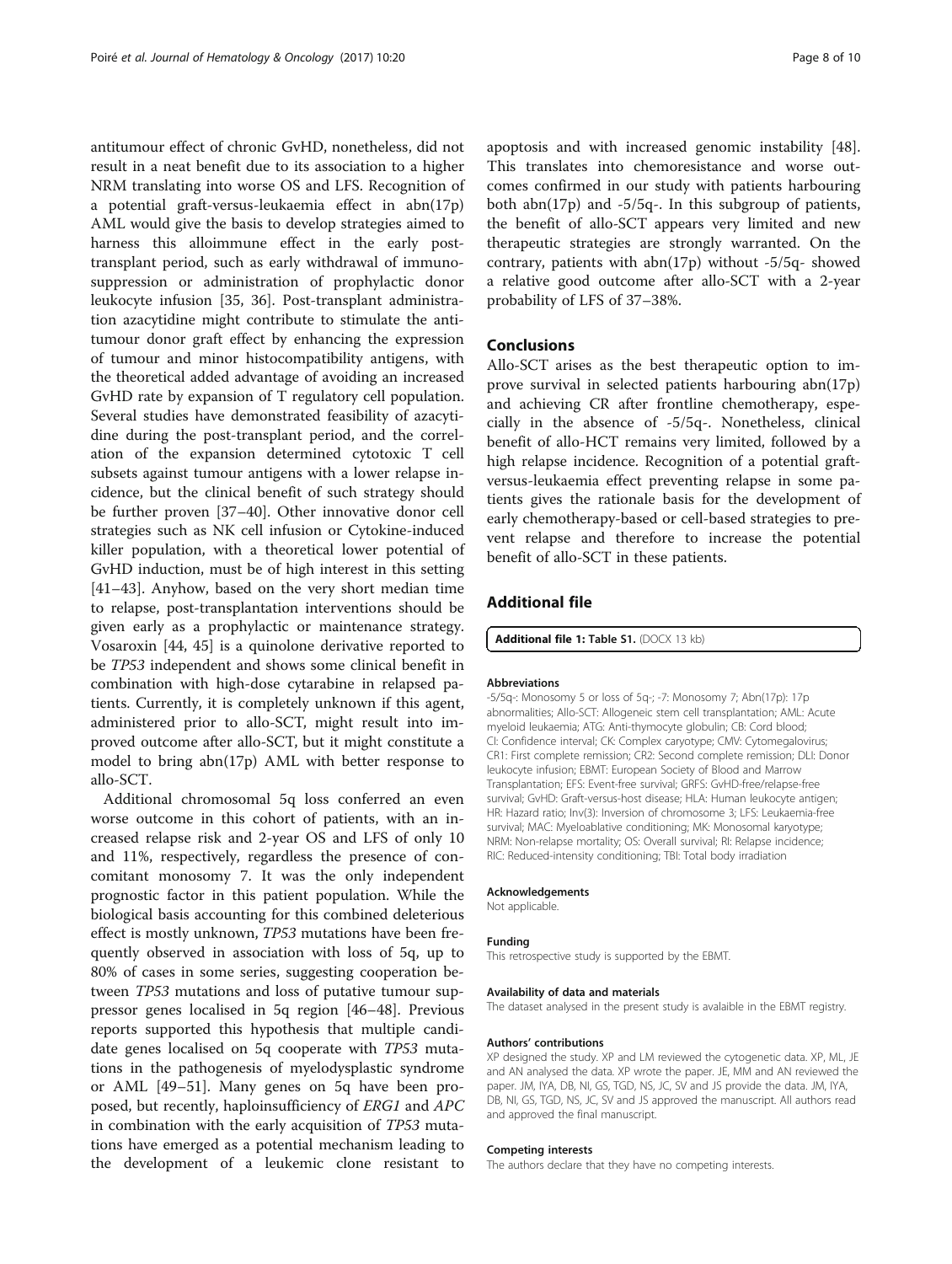### <span id="page-8-0"></span>Consent for publication

All patients included in the EBMT registry database have previously consented to be part anonymously to the registry.

#### Ethics approval and consent to participate

All retrospective studies performed by the EBMT are centrally approved by the EBMT board.

#### Author details

<sup>1</sup>Section of Hematology, Department of Medicine, Cliniques Universitaires Saint-Luc, 10, avenue Hippocrate, 1200 Brussels, Belgium. <sup>2</sup>Acute Leukemia Working Party of the EBMT office, Paris, France. <sup>3</sup>Department of Hematology, University Hospital Gasthuisberg, Leuven, Belgium. <sup>4</sup>UAM allo-CSH, Hôpital HURIEZ, Lille, France. <sup>5</sup> Programme de Transplantation et Thérapie Cellulaire, Centre de Recherche en Cancérologie de Marseille, Institut Paoli Calmettes, Marseille, France. <sup>6</sup>Service des Maladies du Sang, CHRU, Angers, France.<br><sup>7</sup>Denartment of Hematology, Hônital Saint-Louis, Paris, France, <sup>8</sup>Denartr Department of Hematology, Hôpital Saint-Louis, Paris, France. <sup>8</sup>Department of Medicine, Rikshospitalet, Oslo, Norway. <sup>9</sup>Department of Hematology, Radboud University Medical Center, Nijmegen, The Netherlands. <sup>10</sup>Daniel den Hoed Cancer Centre, Erasmus Medical Center, Rotterdam, The Netherlands. <sup>11</sup>Service d'Hématologie, CHU Bordeaux, Pessac, France. <sup>12</sup>Servicio de Hematologia, Hospital Universitario La Fe, Valencia, Spain. <sup>13</sup>Center for Human Genetics, KU Leuven and University Hospitals, Leuven, Belgium. <sup>14</sup>Hematology department, IDIBAPS, Hospital Clinic, Barcelona, Spain. 15Service d'Hématologie clinique, Hôpital Saint-Antoine, AP-HP, Université Pierre et Marie Curie, INSERM UMRs U938, Paris, France. <sup>16</sup>Chaim Sheba Medical Center, Tel-Hashomer, Israel.

# Received: 8 October 2016 Accepted: 3 January 2017 Published online: 18 January 2017

#### References

- 1. Koreth J, Schlenk R, Kopecky KJ, et al. Allogeneic stem cell transplantation for acute myeloid leukemia in first complete remission: systematic review and meta-analysis of prospective clinical trials. JAMA. 2009;301:2349–61.
- 2. Cornelissen JJ, van Putten WL, Verdonck LF, et al. Results of a HOVON/SAKK donor versus no-donor analysis of myeloablative HLA-identical sibling stem cell transplantation in first remission acute myeloid leukemia in young and middle-aged adults: benefits for whom? Blood. 2007;109:3658–66.
- 3. Dohner H, Estey EH, Amadori S, et al. Diagnosis and management of acute myeloid leukemia in adults: recommendations from an international expert panel, on behalf of the European LeukemiaNet. Blood. 2010;115:453–74.
- 4. Grimwade D, Hills RK, Moorman AV, et al. Refinement of cytogenetic classification in acute myeloid leukemia: determination of prognostic significance of rare recurring chromosomal abnormalities among 5876 younger adult patients treated in the United Kingdom Medical Research Council trials. Blood. 2010;116:354–65.
- 5. Dohner H, Weisdorf DJ, Bloomfield CD. Acute myeloid leukemia. N Engl J Med. 2015;373:1136–52.
- 6. Grimwade D, Ivey A, Huntly BJ. Molecular landscape of acute myeloid leukemia in younger adults and its clinical relevance. Blood. 2016;127:29–41.
- 7. Schoch C, Kern W, Kohlmann A, et al. Acute myeloid leukemia with a complex aberrant karyotype is a distinct biological entity characterized by genomic imbalances and a specific gene expression profile. Genes Chromosomes Cancer. 2005;43:227–38.
- 8. Baron F, Labopin M, Niederwieser D, et al. Impact of graft-versus-host disease after reduced-intensity conditioning allogeneic stem cell transplantation for acute myeloid leukemia: a report from the Acute Leukemia Working Party of the European group for blood and marrow transplantation. Leukemia. 2012;26:2462–8.
- Schlenk RF, Dohner K, Mack S, et al. Prospective evaluation of allogeneic hematopoietic stem-cell transplantation from matched related and matched unrelated donors in younger adults with high-risk acute myeloid leukemia: German-Austrian trial AMLHD98A. J Clin Oncol. 2010;28:4642–8.
- 10. Stelljes M, Beelen DW, Braess J, et al. Allogeneic transplantation as post-remission therapy for cytogenetically high-risk acute myeloid leukemia: landmark analysis from a single prospective multicenter trial. Haematologica. 2011;96:972–9.
- 11. Versluis J, Hazenberg CL, Passweg JR, et al. Post-remission treatment with allogeneic stem cell transplantation in patients aged 60 years and older with acute myeloid leukaemia: a time-dependent analysis. Lancet Haematol. 2015;2:e427–36.
- 12. Ferrant A, Labopin M, Frassoni F, et al. Karyotype in acute myeloblastic leukemia: prognostic significance for bone marrow transplantation in first remission: a European Group for Blood and Marrow Transplantation study. Acute Leukemia Working Party of the European Group for Blood and Marrow Transplantation (EBMT). Blood. 1997;90:2931–8.
- 13. Cornelissen JJ, Breems D, van Putten WL, et al. Comparative analysis of the value of allogeneic hematopoietic stem-cell transplantation in acute myeloid leukemia with monosomal karyotype versus other cytogenetic risk categories. J Clin Oncol. 2012;30:2140–6.
- 14. Fang M, Storer B, Estey E, et al. Outcome of patients with acute myeloid leukemia with monosomal karyotype who undergo hematopoietic cell transplantation. Blood. 2011;118:1490–4.
- 15. Kayser S, Zucknick M, Dohner K, et al. Monosomal karyotype in adult acute myeloid leukemia: prognostic impact and outcome after different treatment strategies. Blood. 2012;119:551–8.
- 16. Brands-Nijenhuis AV, Labopin M, Schouten HC, et al. Monosomal karyotype as an adverse prognostic factor in patients with acute myeloid leukemia treated with allogeneic hematopoietic stem-cell transplantation in first complete remission: a retrospective survey on behalf of the ALWP of the EBMT. Haematologica. 2016;101:248–55.
- 17. Middeke JM, Beelen D, Stadler M, et al. Outcome of high-risk acute myeloid leukemia after allogeneic hematopoietic cell transplantation: negative impact of abnl(17p) and -5/5q. Blood. 2012;120:2521–8.
- 18. Harris CC, Hollstein M. Clinical implications of the p53 tumor-suppressor gene. N Engl J Med. 1993;329:1318–27.
- 19. Fenaux P, Preudhomme C, Quiquandon I, et al. Mutations of the P53 gene in acute myeloid leukaemia. Br J Haematol. 1992;80:178–83.
- 20. Wattel E, Preudhomme C, Hecquet B, et al. p53 mutations are associated with resistance to chemotherapy and short survival in hematologic malignancies. Blood. 1994;84:3148–57.
- 21. Fenaux P, Preudhomme C, Lai JL, et al. Cytogenetics and their prognostic value in de novo acute myeloid leukaemia: a report on 283 cases. Br J Haematol. 1989; 73:61–7.
- 22. Haferlach C, Dicker F, Herholz H, et al. Mutations of the TP53 gene in acute myeloid leukemia are strongly associated with a complex aberrant karyotype. Leukemia. 2008;22:1539–41.
- 23. Schiffer CA, Lee EJ, Tomiyasu T, et al. Prognostic impact of cytogenetic abnormalities in patients with de novo acute nonlymphocytic leukemia. Blood. 1989;73:263–70.
- 24. Bowen D, Groves MJ, Burnett AK, et al. TP53 gene mutation is frequent in patients with acute myeloid leukemia and complex karyotype, and is associated with very poor prognosis. Leukemia. 2009;23:203–6.
- 25. Seifert H, Mohr B, Thiede C, et al. The prognostic impact of 17p (p53) deletion in 2272 adults with acute myeloid leukemia. Leukemia. 2009;23:656–63.
- 26. Grossmann V, Schnittger S, Kohlmann A, et al. A novel hierarchical prognostic model of AML solely based on molecular mutations. Blood. 2012;120:2963–72.
- 27. Middeke JM, Herold S, Rucker-Braun E, et al. TP53 mutation in patients with high-risk acute myeloid leukaemia treated with allogeneic haematopoietic stem cell transplantation. Br J Haematol. 2016;172:914–22.
- 28. Mohr B, Schetelig J, Schafer-Eckart K, et al. Impact of allogeneic haematopoietic stem cell transplantation in patients with abnl(17p) acute myeloid leukaemia. Br J Haematol. 2013;161:237–44.
- 29. Middeke JM, Fang M, Cornelissen JJ, et al. Outcome of patients with abnl(17p) acute myeloid leukemia after allogeneic hematopoietic stem cell transplantation. Blood. 2014;123:2960–7.
- 30. Rubio MT, Savani BN, Labopin M, et al. The impact of HLA-matching on reduced intensity conditioning regimen unrelated donor allogeneic stem cell transplantation for acute myeloid leukemia in patients above 50 years—a report from the EBMT acute leukemia working party. J Hematol Oncol. 2016;9:65.
- 31. Ruggeri A, Battipaglia G, Labopin M, et al. Unrelated donor versus matched sibling donor in adults with acute myeloid leukemia in first relapse: an ALWP-EBMT study. J Hematol Oncol. 2016;9:89.
- 32. Saraceni F, Labopin M, Gorin NC, et al. Matched and mismatched unrelated donor compared to autologous stem cell transplantation for acute myeloid leukemia in first complete remission: a retrospective, propensity scoreweighted analysis from the ALWP of the EBMT. J Hematol Oncol. 2016;9:79.
- 33. Schmid C, Schleuning M, Hentrich M, et al. High antileukemic efficacy of an intermediate intensity conditioning regimen for allogeneic stem cell transplantation in patients with high-risk acute myeloid leukemia in first complete remission. Bone Marrow Transplant. 2008;41:721–7.